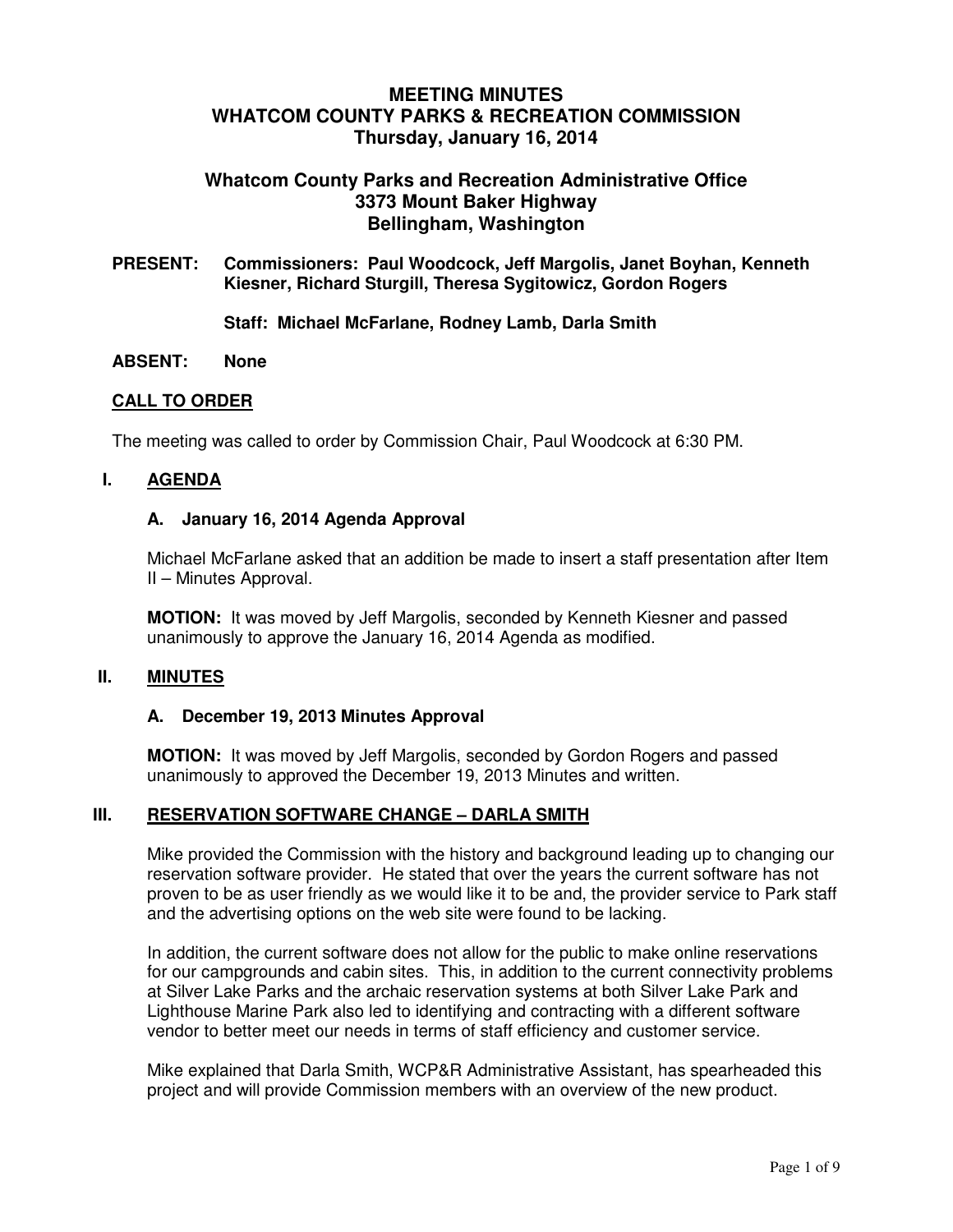Darla provided the Commission Members with a handout that outlines the steps that were taken in the product selection process. She explained that any time there is a change in software systems many administrative factors need to be taken into account and that there is a need to partner with the County Information Technology Department to make sure the product will be compatible with the County system.

The first step in the process was to conduct a needs assessment to determine the various components and the individual challenges with each park that the software would need to support.

The second step in the process was to research software providers to determine if they could provide the administrative staff support in terms of accounting and reports while providing good, user friendly customer service to our public.

Several different software providers were contacted and compared to determine if their software could meet these needs. Some of the providers could provide part of the needs and others could provide other segments, but only if certain components were added to the software but would then not be able to meet other needs.

Out of the top five vendors that provided the greatest amount of coverage, the two vendors that were found to meet the greatest number of requirements were Recreation Dynamics and Itinio.

Recreation Dynamics was more expensive and geared for a larger facility with a greater activity load. Itinio is a smaller operation, that works under the name of Rev'd Up and is located in Phoenix, Arizona and was better suited to an agency our size and met our needs.

In addition, Itinio proved to be very responsive; they are excited to work with WCPR and that many of our needs had already been built into the software through their experiences with other recreation departments. It has also been determined that they have the ability to continue to build onto and grow their software as needs are identified.

A major consideration in the selection process was that Silver Lake Park has no high speed internet connectivity. Itinio software works with dial-up internet connectivity where many of the other software programs with other providers did not.

Additional considerations were system availability and rate of down/lag times. All of our reference checks with Itinio users revealed that this company experiences a very small rate of down/lag times and that the few incidents that did occur were not due to a company deficiency but were with the server that was being used and that when they did experience these problems they were able to solve them in a timely manner.

After selecting the software, meetings were held with County IT Department, Park Rangers, Management and Itinio to review the software to confirm that the software did meet all of our requirements and learn how other recreation departments have utilized their product.

The tentative timeline is to bring Lighthouse Marine Park live by March, Silver Lake Park by June, Plantation Range by September and then the shelters and day use facilities by the end of December.

Darla provided a slide show on the Tennessee State Park software program to get a visual on sight navigation for reservations, the various components of the process and discussed how this will be adapted to WCP&R's reservation process.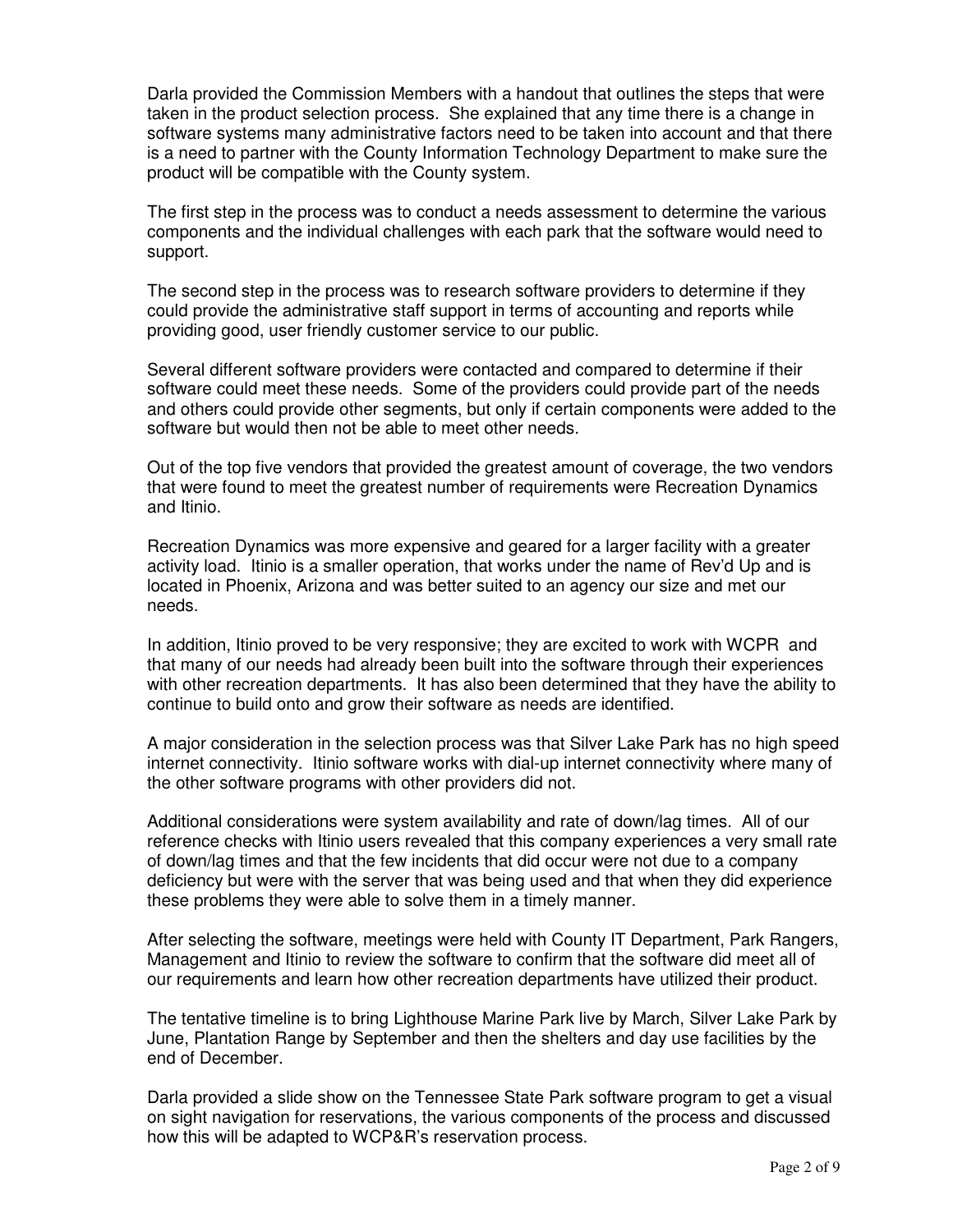Mike commented on the amount of work that Darla has done in addition, to assure that the program will be compatible with County cash handling policies, compliant with the State Auditor requirements and to assure the security of the third party provider for credit card payments.

It was discussed that there will be a \$3.00 increase in the reservation fee to offset the costs of the system, the electronic funds transfer fee and technology upgrades. There was discussion on whether or not to break out the individual fees and it was decided that it would be much cleaner to keep those all inclusive in one fee.

In conclusion, Darla provided the Commission members with maps that show each park's layout. Highlighted were Lighthouse Marine Park and Silver Lake Park specifically showing the location of the campsites, restrooms and other public facilities, explaining that these maps will be used in the reservation system to assist the public when selecting a campsite.

## **IV. PUBLIC INPUT/COMMUNICATIONS**

**A. Whatcom Land Trust Invitation –** An invitation was provided to Commission Members via email regarding the celebration of "The Great Whatcom County Reconveyance" that is being held on January  $25<sup>th</sup>$  from 1:00 PM – 3:00 PM at Bloedel Donovan Park.

**B. Plantation Rifle Range –** Gordon stated that he and his son-in-law recently used the shooting facilities at Plantation Rifle Range and wanted to share what a wonderful experience it had been. The Lead Ranger, Jerry Warren and all the Range staff were very knowledgeable in terms of the operations and safety procedures and were extremely courteous and helpful. Gordon wanted it to be known that it was a pleasant day all around.

## **V. &VI. DIRECTOR'S / OPERATIONS REPORT – MICHAEL MCFARLANE**

**A. Park Attendance – 2013 -** Mike provided graphs for Commission members showing parks and trails attendance totals from 2004-2013 and discussed the following points.

**1. 2013 -** 2013 has been a record setting year with 862,000 visitations throughout the park system. These totals do not include the senior center attendance numbers or consideration for all the uncounted visitors during times that a park/trail did not have attendance counters on site. This could easily account for an additional 50,000 to 100,000 visitors.

**2. Yearly Number Variations -** The number fluctuations throughout the years can be attributed to many factors such as a change in counting methods, reduced access due to maintenance projects on site or weather incidents resulting in park closures.

**3. Canyon Creek -** Efforts continue in order to establish an alternative access route to Canyon Creek. In 2008 when the road was open the attendance numbers showed that this is a popular trail, especially taking into account and these numbers only reflect half of the year.

**4. Trail Use –** Trail use remains relatively the same over the years. The one exception is Jensen Park which has seen an increase in use. This is a popular trail for walking because the trails are very flat and level. This trail, and others that are easily accessible and usable for older adults and disabled users will see an increase in trail promotion efforts in 2014.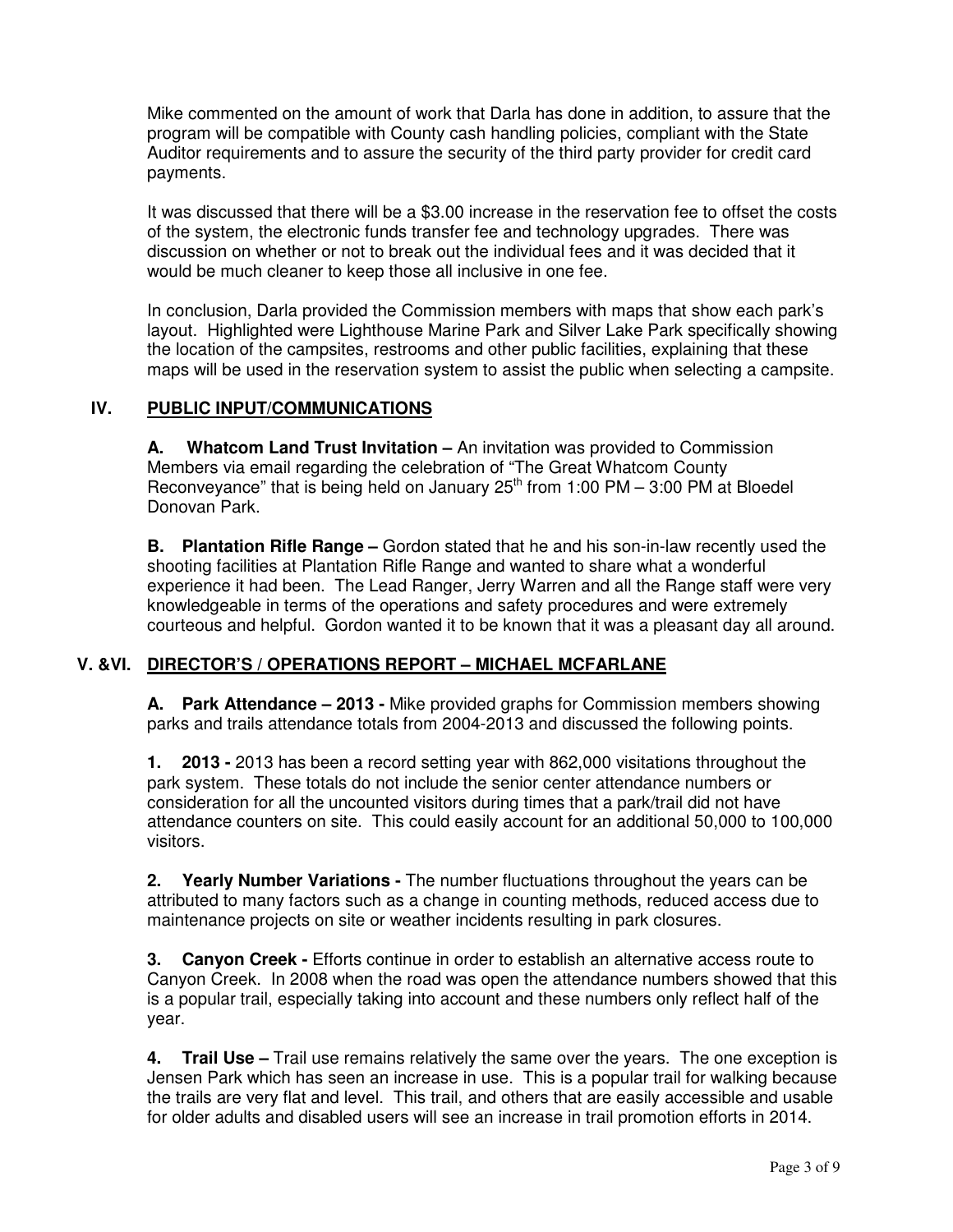Mike asked if there were any questions. The following park attendances and attendance fluctuations were discussed:

Roeder Home: The cause of the year to year attendance fluctuation was discussed. 2008 was the last year that funding was available for the activity programs, which included the winter arts and crafts show and made up the bulk of the higher attendance totals prior to 2006. The totals from 2009 to present reflect the actual public use and are consistent with previous year's totals when the discontinued activities are backed out. In 2004 and 2005 the attendance numbers were simply not being recorded.

Silver Lake Park: The attendance counter was relocated to capture a more accurate attendance count and there was a year when the counter was disabled for part of the summer season. Some years can fluctuate slightly due to weather reducing or increasing campground use.

The 2013 spike was due to a number of single public events being held at the park, each with an attendance of 5,000 or more participants. 2013 was also the year that the new playground was installed which has become quite popular, both locally and with visiting camping guests.

In conclusion, Mike discussed that attendance numbers are used to show general trends and when used as a general guide, is quite adequate.

The numbers are based on a compilation of monthly totals that are taken by counters and staff. The counters are 24/7 and show attendance at specific times of the day or night and over-all peaks and valleys.

These attendance totals will be included in the Comprehensive Parks, Recreation & Open Space Plan (CPROSP)

**B. Staff Position Vacancies –** Mike informed the Commission Members that WCP&R is actively recruiting for the recently vacated Operations Manager position. Erik Axelson left employment with Whatcom County in early January. Mike provided the Commission members with a job description and the recruitment brochure that is being advertised on the Whatcom County web site and with various national recreation organizations. It is also being distributed locally through various social networks. The goal is to fill the vacancy by March 2014. Commission members will be updated on recruitment progress.

The Plantation Rifle Range Lead Ranger position that was recently vacated through a staff retirement has been filled by Jerry Warren. Mike provided the Commission with a background on Jerry's lengthy career with WCP&R. He commented that Jerry has always provided excellent customer service and judgment in his previous assignments throughout our parks and is sure that he will continue to provide those attributes at the Range.

When Jerry accepted the Range Lead Ranger position it created an open Ranger position. This position is posted per union agreement, internally first and if there is not a qualified applicants identified in the internal process the position will then be advertised to the public. The goal is to fill that position as soon as possible to be able to provide adequate training prior to the busy season.

**C. Bay Horizon Park – Hostel Building –**Camp Horizon has expressed an interested in the hostel building. Their organization provides disabled youth and adult programs as well as various other youth programs. Negotiations are currently being conducted to update the current agreement which would include the payment of utilities and maintenance and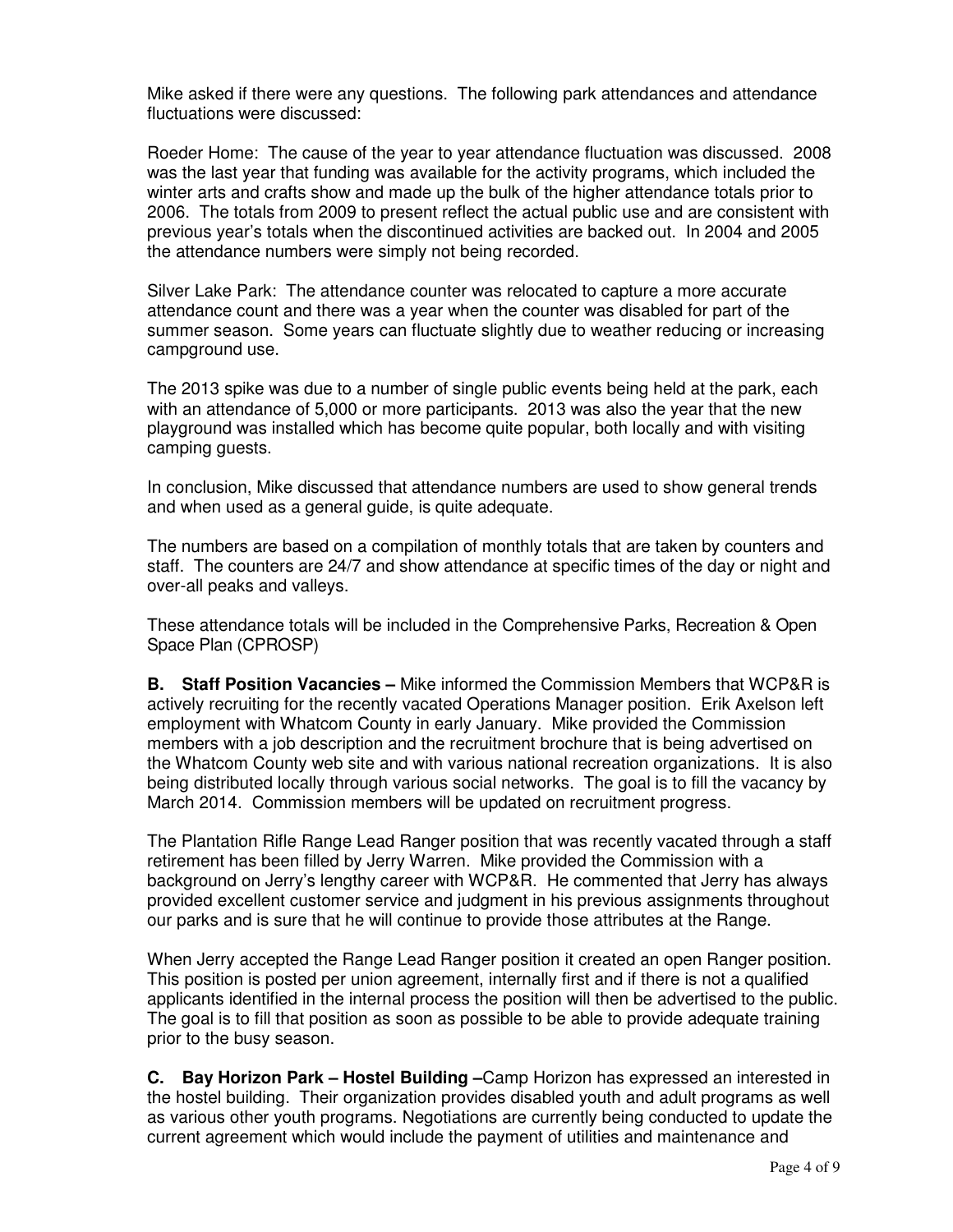operations costs and would not require building rental fees. Once an agreement is reached between WCP&R and Camp Horizon the contract will be approved by Whatcom County Council prior to executing.

**D. Public Water Systems –** There are several water systems located throughout our parks that have certification requirements that are regulated by various different agencies such as the Whatcom County Health Department and the Department of Ecology and are continually changing. WCP&R is working to keep up with these certifications in order to complete the required paperwork and update the systems to meet these requirements.

# **VI. DESIGN & DEVELOPMENT REPORT – ROD LAMB**

**A. 2013 Capital Projects Power Point Presentation –** Rod provided a slide presentation on and discussed the following completed 2013 Capital Projects.

**1. Lookout Mountain Trail Head and Restroom –** The design work for this project began in 2003 with the permitting/planning process. In 2011 a bid was accepted from Faber Construction. At that time council did not approve funding for the project and it was placed in "moth balls" for a few years. It was re-advertised for bid in 2013 and Faber Construction was again the low bid and awarded the contract and completed the project at the end of 2013.

Rod pointed out that because this location is within the watershed it required a more sophisticated storm water system that is made up of a manifold of underground drainpipe that the storm water infiltrates and cycles through a sand filter that cleans out all the phosphorus, heavy metal and oils and leaves the system as clean water.

There was discussion regarding costs of the building, the water and electrical hookup, the specific water pressure challenges and the resolution of these challenges.

**2. Silver Lake Park Playground –** The overly used, old playground was removed and replaced with a playground that was relatively the same as the one that was previously installed at Hovander Park. The tree fort style was selected because it is a great system, it was within the budget and the Park's maintenance staff had previous experience with installation. It is also extremely popular with the user group – kids.

**3. Samish Dock –** This was a very complex project in terms of a permitting and construction standpoint. The dock manufacturer delivered the materials to Park's headquarters that were then moved by Park maintenance to the site. The dock installation and all upland improvements were all completed by the Park maintenance staff.

The project was delayed in order to capture as much of the boat rental revenue as possible and not disturb public enjoyment of the park during the busy season. The project began in right after Labor Day and was finished by October 18<sup>th</sup> in order to complete the project prior to the HPA work window closing. The Park's maintenance crews are very talented workers that have many varied skills and were able to complete the project inside this very small work window.

The old dock consisted of a great deal of foam material that presented a challenge in terms of capture and disposal. This was accomplished without any in or out of water loss and was disposed of along with all the other materials that could not be recycled or re-used.

There was discussion regarding the construction materials, warranties and dock maintenance requirements.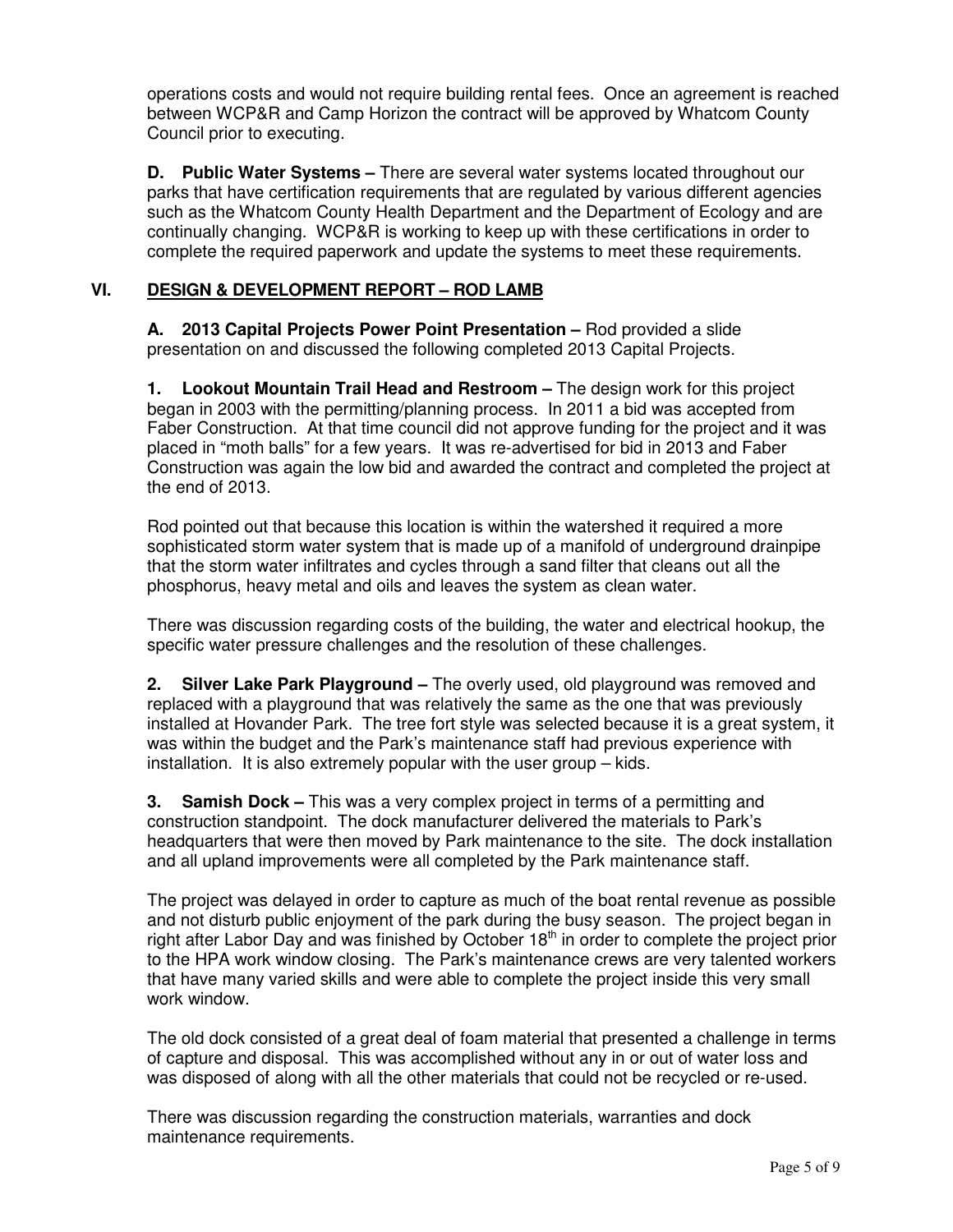**4. Hovander River Walk –** The project was contracted to Whatcom Builders, who subcontracted with Stremler Gravel who complete the earth work. The contractors did an excellent job with the large amount of blackberry clearing and levy earth work. Fortunately the weather cooperated and was dry all through this phase of the project.

There are challenges with the vegetation in terms of germination. Due to weather delays the area was seeded late in the season and needs to be reseeded.

The trail construction is a recycled asphalt product and provides a mile and a quarter of excellent trail surface. It is the plan to add another two inches of surface material later in 2014.

**5. Lighthouse Marine Park Dock Renovation –** The contractor attempted to complete the pile work prior to the fish window closing but was not able to finish due to weather. In the mean time they were able to complete all the upland improvements and are now waiting for the water work window to open on July  $15<sup>th</sup>$ .

## **B. Extra Projects**

**1. Mapping –** The extra help employee, Robbie Benson has been working on maps. His first task was to complete the maps that would be incorporated into the Comprehensive Parks, Recreation & Open Space Plan (CPROSP). These have been completed in a GIS program.

Rod and he are also working on completing a collection of base maps of all the WC Park facilities in one data source with the same graphic style. This will allow additions and overlays to be inserted at a later date with relatively little effort.

These maps will eventually show items such as park water systems, restroom capacity, campground layouts and many other park system features. These maps will be a valuable management tool.

Additional mapping projects included park kiosk interpretive panels.

The ultimate goal is to provide PDF versions of the maps online that can be downloaded and used by the public.

## **VII. UNFINISHED BUSINESS**

**A. Hand Drying Methods – Hygiene/Cost –** Mike reported that the current method that is used in many our park facilities and senior centers is the hot air dryers with some sites providing both dryers and toweling. It is common knowledge that this method is not quite as sanitary as toweling but in some instances much be used. Mike stated that costs will need to be revisited at a later date as the information can be compiled but is not readily available.

There was discussion that it would be interesting to have a cost/hygiene analysis for the parks. Mike stated that it would be hard to determine comparisons of the two systems as the analysis goes beyond the cost to run the dryers as opposed to providing only toweling. This is due to the fact that with waste baskets the risk of vandalism and fires must be considered, the disposal and labor, the purchase of garbage bags, etc. all make for a complicated formula.

It was discussed that in the senior centers there is a greater need for toweling as the restrooms are used for a variety of purposes but for convenience reasons they are also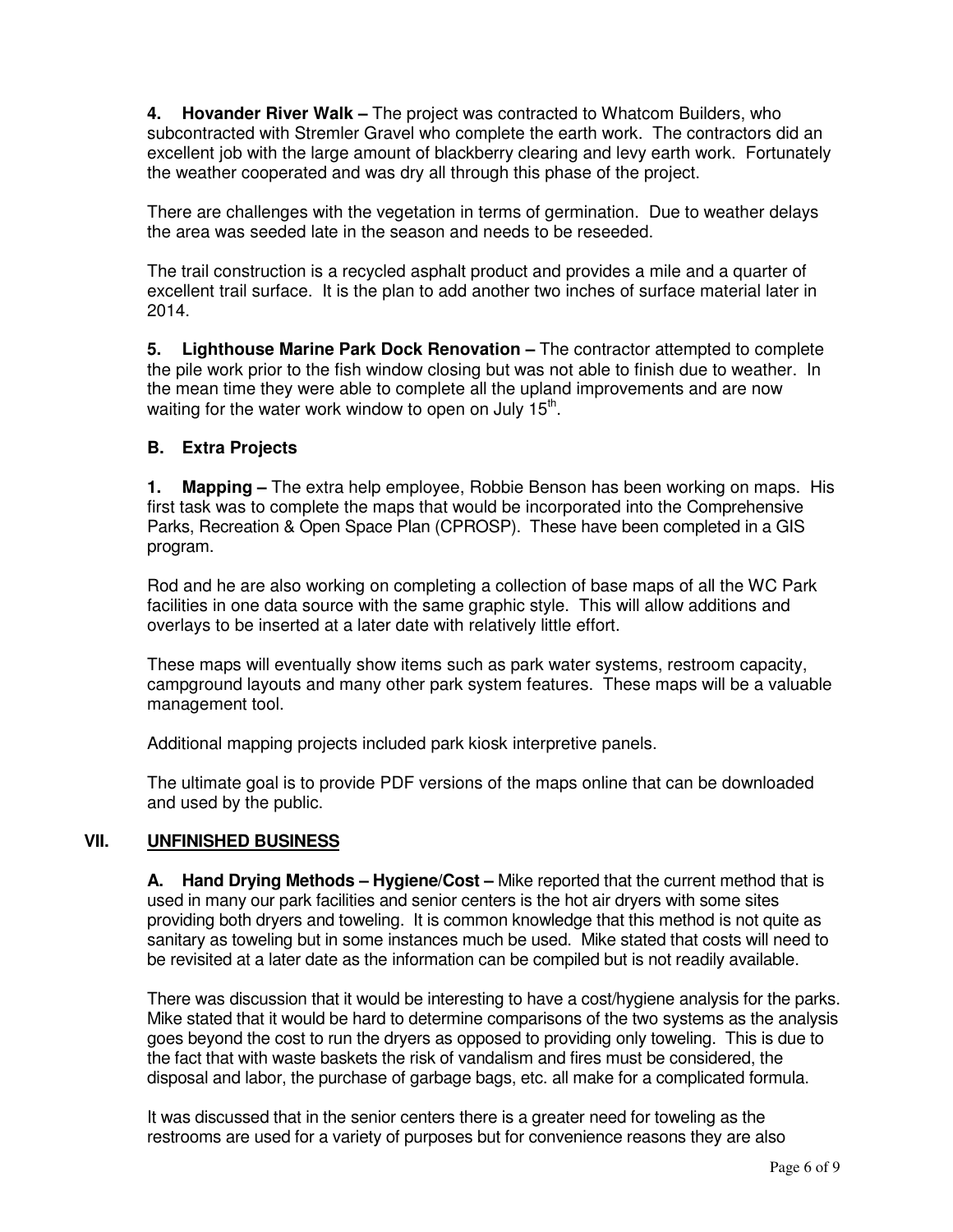equipped with air dryers. It was suggested to install a sanitary solution dispenser by the restroom doors to minimize the spread of organisms. This is a big concern due to the high risk population that frequents the centers.

Mike discussed that during the influenza and cold season, or if there has been a recent reported incident of MRSA, etc., there are cleaning protocols that are followed and recommended cleaning solutions that are used to kill organisms and/or minimize exposure.

There was further discussion regarding the effectiveness of toweling over air dryers both in terms of hygiene and cost, the Park's staff cleaning regimen and the challenges involved in being stewards of public restroom facilities.

There was discussion regarding the current influenza virus in terms of microbial life span, cleaning methods and the effectiveness of cleaning products.

Theresa stated that she recently talked to various physicians who suggested that the use of bleach water is the most effective cleaning solvent for the current influenza virus and suggested incorporating that into the cleaning regime. She also discussed that the effective and safe distance between a person and exposure to sneezes, coughs, etc., is three feet.

**B. Park Acquisition Priorities –** Per the 12/19/13 New Business Action Item; the Commission members provided the Potential Acquisitions (Park & Recreation Department 2014-2020) document that assigned a level of importance/priority to each property on the list.

There was also discussion regarding the various methods that members could use to rank the individual properties and the many factors that should be considered while navigating the process.

Also discussed was the final timeline for returning the Acquisition ranking form. Mike asked that they be returned by the middle or end of next week in order to be able to include the information in a Council report that he is preparing for the upcoming Council meeting.

After additional discussion regarding ranking definitions and method of compilation the following motion was made.

**MOTION:** It was moved by Gordon Rogers and seconded by Jeff Margolis to rank each property using a 6 number system with 1 being most important and 6 being least.

Paul called for discussion. After some discussion for clarification purposes, Paul called for a vote.

## **The motion passed: 6 yeas, 0 nays and 1 abstention**.

**C. Comprehensive Parks, Recreation & Open Space Plan (CPROSP) –** Mike provided an update on CPROSP progress. He stated that other than the before mentioned formatting issues and charges that need to be finalized the first draft of the plan will be moving forward for Council Approval.

Mike provided Commission members with a Department Work Plan/Master Capital Improvements list. He discussed there will be two projects added to list but otherwise is complete.

He pointed out that there are projects that are important but not scheduled yet on the Capital Improvements list for a variety of reasons. The projects selection is based on a 6 years needs projection, therefore a project may not currently need to be completed but as a building or park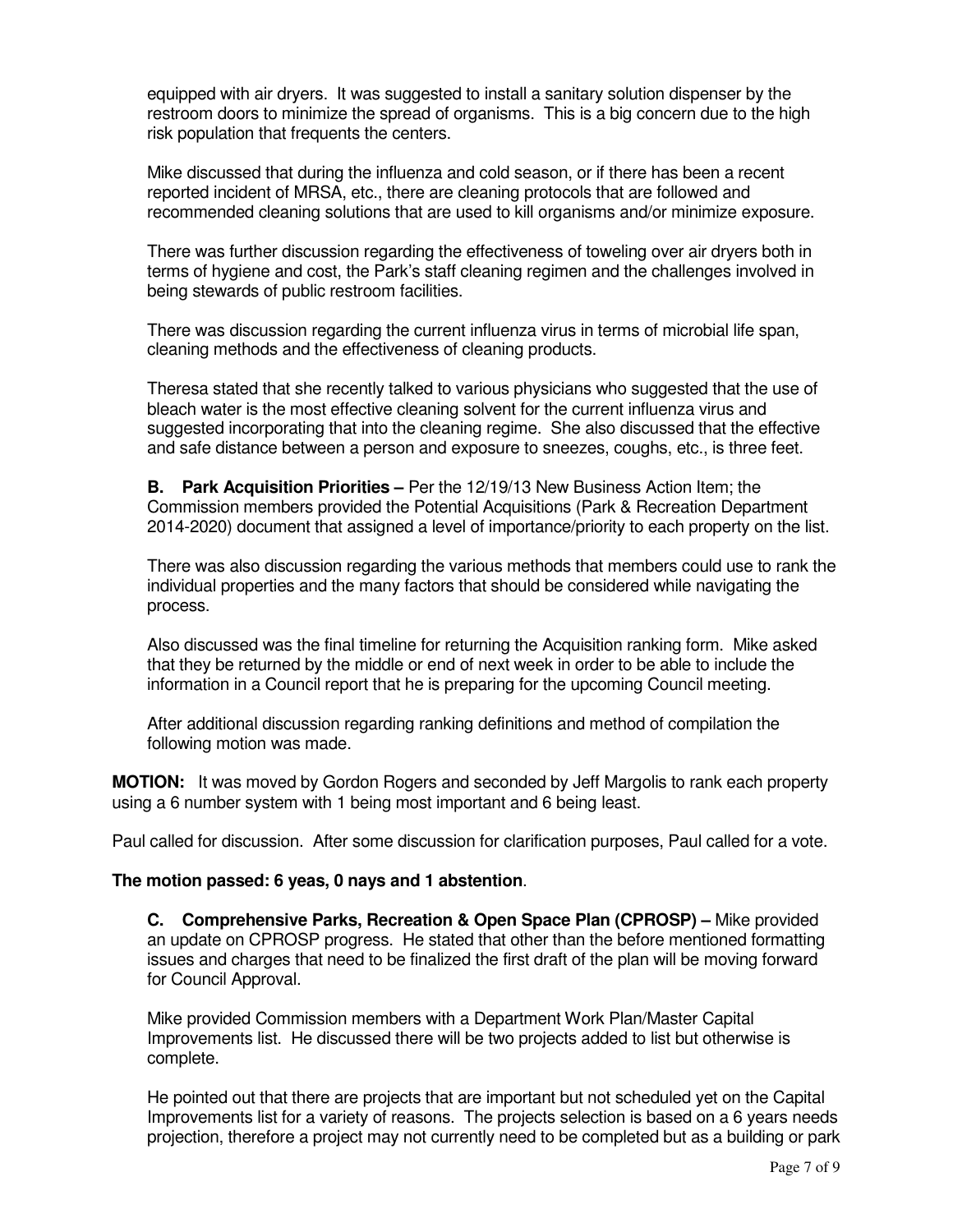ages the project will be need to be done or the project requires additional permitting considerations, etc.,.

Mike asked would the Commission members review the list and submit comments on either missing or omitted projects or any questions they may have regarding the listed projects. It was discussed that comments would need to be received as soon as possible as this will be included in the draft copy of the CPROSP.

Mike discussed that Park's staff will provide a briefing on the Comp Plan at the upcoming Planning Commission Meeting in order to include their input and questions into the CPROSP.

Mike reiterated that the CPROSP is an update of the 2008 plan, with improvements made to the visuals and graphics to provide for an easier to understand read, but that overall very little change was made due to the recent public surveys that supported the 2008 data.

The policies and goals from the County's Comprehensive plan have been incorporated, knowing that the Parks and Rec portion of the plan will be utilized in the updated County Plan. The overall goal is to complete the update by 2016.

Mike discussed the content and areas of interest that the Commission might consider when reviewing the Park's portion of the plan.

He stated that the Park's goals and objectives in producing the Comp Plan was to capture and prioritize every item that needed to be changed or included and was pleasantly surprised to discover that a thorough job had already been done to include these changes.

In conclusion, Mike discussed that when finalized, Council will be asked to approve the adoption of this Plan as a departmental planning document.

**D. Washington State Parks and Recreation – Larrabee State Park Long Term Stewardship Planning –** As follow-up to the December Action Item for this topic, Gordon stated that he provided Commission member contact information to WA State Parks and Recreation and was assured that each member would be added to their mailing list for future meetings.

## **VIII. NEW BUSINESS**

**A. Parks and Recreation Policy on unauthorized campers and drug production sites in the Reconveyance area –** Theresa asked Mike to speak to Park policy regarding this issue.

Mike stated that is WCP&R policy to remain aggressive in terms of watching for and removing these types of incidents on Park property.

He pointed out that is Parks' staff is also proactive in assisting DNR with identifying the signs of activity and assisting in clean up after incidents that occur on their lands that adjoin Lake Whatcom Park. This is because DNR does not have the staffing or ability to monitor those lands and in many of these incidents the gate or portal where the public accessed DNR lands was off of Park lands.

WCP&R works collaboratively with the various user groups that frequent the trails and parks. This is an excellent avenue to get good information early on to allow for immediate response and resolution.